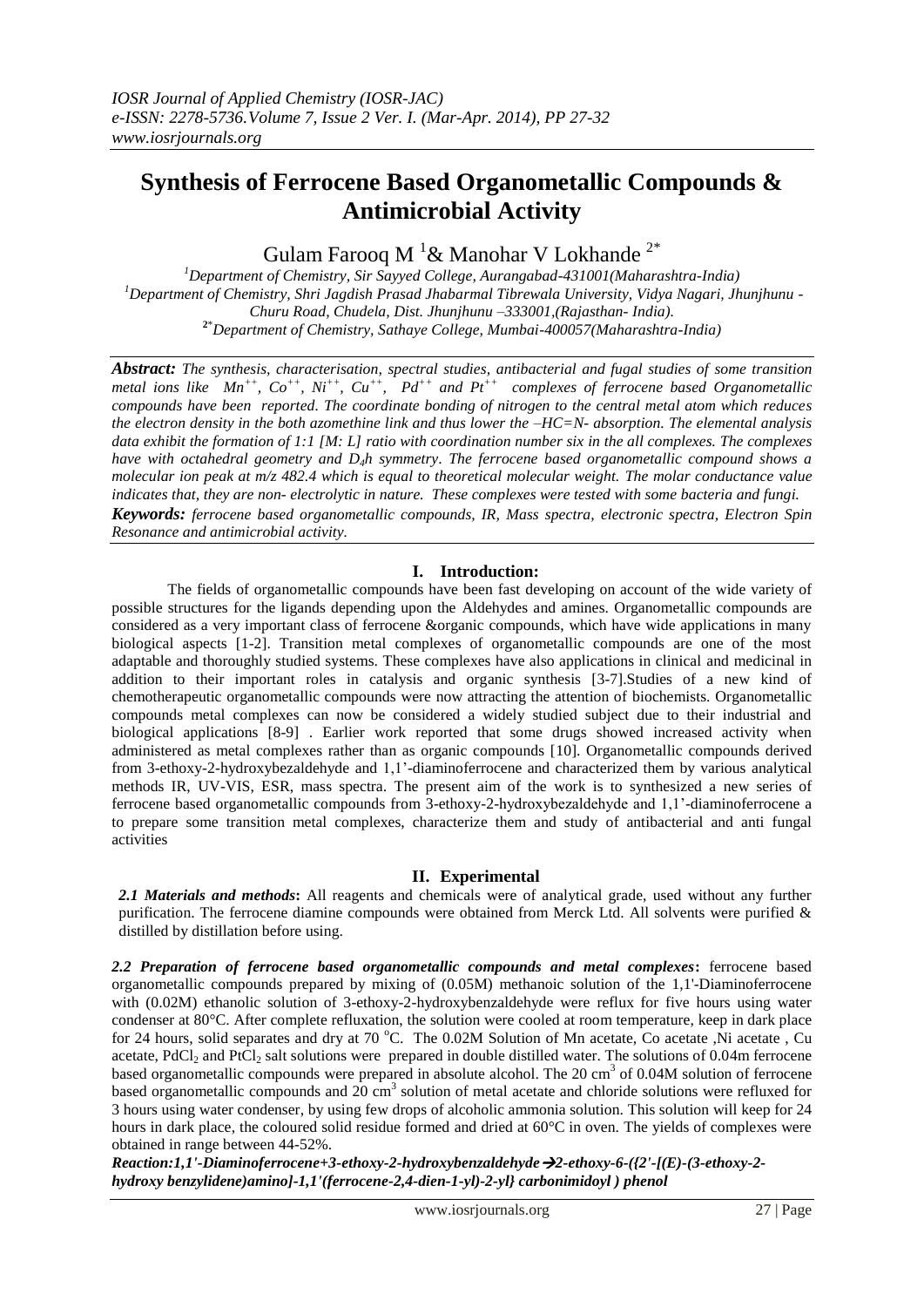*2.3 Instrumental techniques:* The elemental analyses were determined by using micro analytical technique. IR spectra were carried out by using KBr pellets by Perkin Elmer spectrophotometer. The electronic spectra were recorded using ethanol, DMSO and water as a solvent. Melting points of the ligand and decomposition temperature of complexes were determined in our laboratory.

## **III. Result and Discussion:**

The physical and analytical data are listed in table No.1. The metal contains were estimated by volumetrically using EDTA , Pd(II) and Pt(II) metals estimated by AAS method . Iron metal estimated by gravimetrically [11]. All the complexes are soluble in DMSO and DMF. Melting point taken in open capillary and which is uncorrected. All the complexes are non-electrolytic in nature [12-13] and stable at room temperature.

*3.1 IR Spectra:* The IR spectral bands of ferrocene based organometallic compound and their complexes are given in table No.2. The IR spectra provide valuable information regarding the nature of functional group and its bonding where the group is present. The bonding mode of in the ferrocene based organometallic compound metal ion complexes. A band at 1690 cm<sup>-1</sup> in ferrocene based organometallic compound is due to  $>\overline{C} = N$ vibration. The shifting of these groups at lower frequency in the range  $1620-45$  cm<sup>-1</sup> in the metal complexes, when these values compared to ferrocene based organometallic compound. Hence it suggests that the bonding through metal ion with nitrogen atom of azomethine group [14]. The coordinate bonding of nitrogen to the central metal atom which reduces the electron density in the both azomethine link and thus lower the –HC=N absorption[15]. A band at 3380  $cm<sup>-1</sup>$  is assigned to Ar-OH frequency in the spectrum of ferrocene based organometallic compound , but in the complexes both bands does not appears in the complexation, which means that involvement of both oxygen atom of hydroxyl group of Ar-OH group in bonding with metal ions [16-17].

New bands were observed in the metal ion complexes, but bands are not present in the spectrum of ferrocene based organometallic compound. The spectra of complexes in the range of  $558-572$  cm<sup>-1</sup>, corresponding to metal- nitrogen bonding  $[18-19]$  and  $412-443$  cm<sup>-1</sup> corresponding to metal-oxygen bonding respectively[20]. The appearances of vM-N and vM-O vibrations support the involvement of N and O atoms in complexation with metal ions[21-22]. The νC-O (Phenol) stretching frequency of ferrocene based organometallic compound have seen at 1365 cm<sup>-1</sup> gets shifted to a lower frequency region in the complexes in the range of 1318-33, it indicates that bonding through phenolic –Oxygen. Therefore the infrared spectral data indicates that the coordination sites of the metal ions are -HC=N and Ar-OH.

*3.2 Electronic spectra:* The electronic spectral data of the ferrocene based organometallic compound organometallic compounds and its complexes were recorded in DMF and Ethanol. (0.001 Mole/dm<sup>3</sup>) the nature of electronic spectra of all the complexes indicates an octahedral geometry around the central metal ions in the complexes. The electronic spectra of cobalt (II) complex have shows the d–d transition bands at 9,546, 17325 and 21985 cm<sup>-1</sup>. These transitions may be assigned to the <sup>4</sup>T<sub>1g</sub> (F)  $\rightarrow$ <sup>4</sup>T<sub>2g</sub> (F), <sup>4</sup>T<sub>1g</sub> (F)  $\rightarrow$  <sup>4</sup>A<sub>2g</sub> (F) and <sup>4</sup>T<sub>1g</sub> (F)  $\rightarrow$  <sup>4</sup>T<sub>1g</sub> (P) respectively. The spectra of nickel (II) complex have shows three d-d transition bands at 11945, 18,874 and 23923 cm<sup>-1</sup>. The transitions correspond to the <sup>3</sup>A<sub>2g</sub> (F)  $\rightarrow$ <sup>3</sup>T<sub>2g</sub> (F), <sup>3</sup>A<sub>2g</sub> (F)  $\rightarrow$ <sup>3</sup>T<sub>1g</sub> (F) and <sup>3</sup>A<sub>2g</sub> (F)  $\rightarrow$ <sup>3</sup>T<sub>1g</sub> (P) respectively. The spectra of copper (II) complex have shows the d-d transition bands at 13534, 18874 and 25712 cm<sup>-1</sup>. These bands correspond to <sup>2</sup>A<sub>1g</sub>  $\rightarrow$ <sup>2</sup>B<sub>1g</sub>, <sup>2</sup>B<sub>2g</sub>  $\rightarrow$  <sup>2</sup>B<sub>1g</sub> and <sup>2</sup>Eg  $\rightarrow$ <sup>2</sup>B<sub>1g</sub> transitions respectively. The complexes having six coordination number with octahedral geometry and  $D_4$ h symmetry. [23-24].

*3.3 Electron Spin Resonance:* The ESR spectra of Co(II) &Cu (II) complexes were recorded in nitrogen temperature, when the spectra were compared to that of room temperature in exhibiting all the hyperfine lines. The calculated parameter values are given in table .3 [25-26].

*3.4 Mass spectra:* : The mass spectra of the ferrocene based organometallic compound and its nickel complex were recorded show figure 4&5. The ferrocene based organometallic compound shows a molecular ion peak at  $m/z$  482.4. The molecular ion peak for the Nickel complex, observed at  $m/z$  561.03 it is confirmed from its theoretical value. This composition is also supported by the mass spectra of other complexes. It is in good agreement with the micro analytical data [27-28].

*3.5Antmicrobial Activity***:** The antimicrobial tests were performed by the standard disc diffusion method [29]. The complexes were screened for their antifungal activity against fungi viz. *Aspergillus niger* and *Fusarium oxysporum*. The cultures of the fungi were purified by single spore isolation technique. A concentration of 2 mg/cm<sup>3</sup> of each metal complex compound in DMF solution were prepared for testing against spore germination of each fungus. Filter paper discs of 10 mm in size, prepared by using Whatmann filter paper no. 41 were saturated with 5 μl of the metal complex compounds dissolved in DMF solution or DMF as negative control.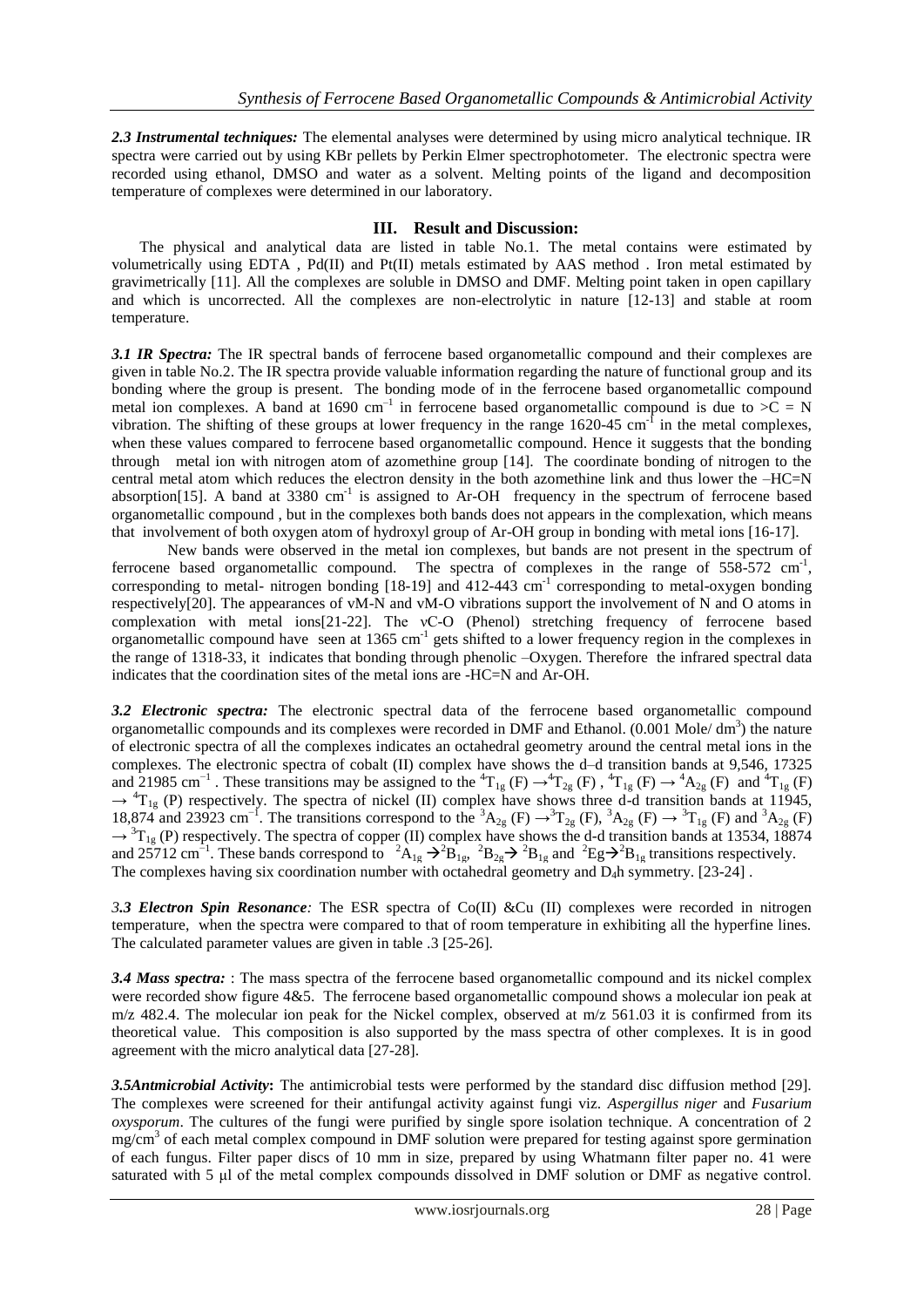The fungal culture plates were inoculated and incubated at  $25 \pm 20^{\circ}$ C for 72 h. The plates were then observed and the diameters of the inhibition zones (in mm) were measured and tabulated. The antibacterial activity of the complexes was studied against Gram-positive bacteria *Staphylococcus aureus* and Gram-negative bacteria *Escherichia coli*. Each of the metal complex compounds dissolved in DMF at a concentration of 2 mg/ cm<sup>3</sup> was prepared. Paper discs of Whatmann filter paper no. 41 were cut and sterilized in an autoclave. The paper discs were saturated with 5μl of the metal complex compounds dissolved in DMF solution or DMF as negative control and were placed aseptically in the Petri dishes containing Nutrient agar media inoculated with the above mentioned two bacteria separately. The petridishes were incubated at 37 0C and the inhibition zones were recorded after 24 h of incubation.

*A*ntifungal activity the ferrocene based organometallic compound and their complexes were screened against E.Coli (bacteria Gram negative) S.Aureus (bacteria Gram positive) A.Nigar (fungus) F.oxysporum (fungus) and the values are given in Table 4. The complexes shows less activity as compare ferrocene based organometallic compound. However, ferrocene based organometallic compound ligand and their complexes showed lower activity as compared to standard drug. Antifungal activity studies of ferrocene based organometallic compound and its complexes against A.Nigar (fungus) F.oxysporum (fungus) shows that all the complexes are less activity than the ferrocene based organometallic compound. It is known that chelation tends to make the ferrocene based organometallic compound act as more powerful and potent antimicrobial agent, thus inhibiting more of the microbes than the parent ligand [ 30].

.



**Figure 3: 3D view of the prepared Pd Complex of ferrocene based organometallic compound**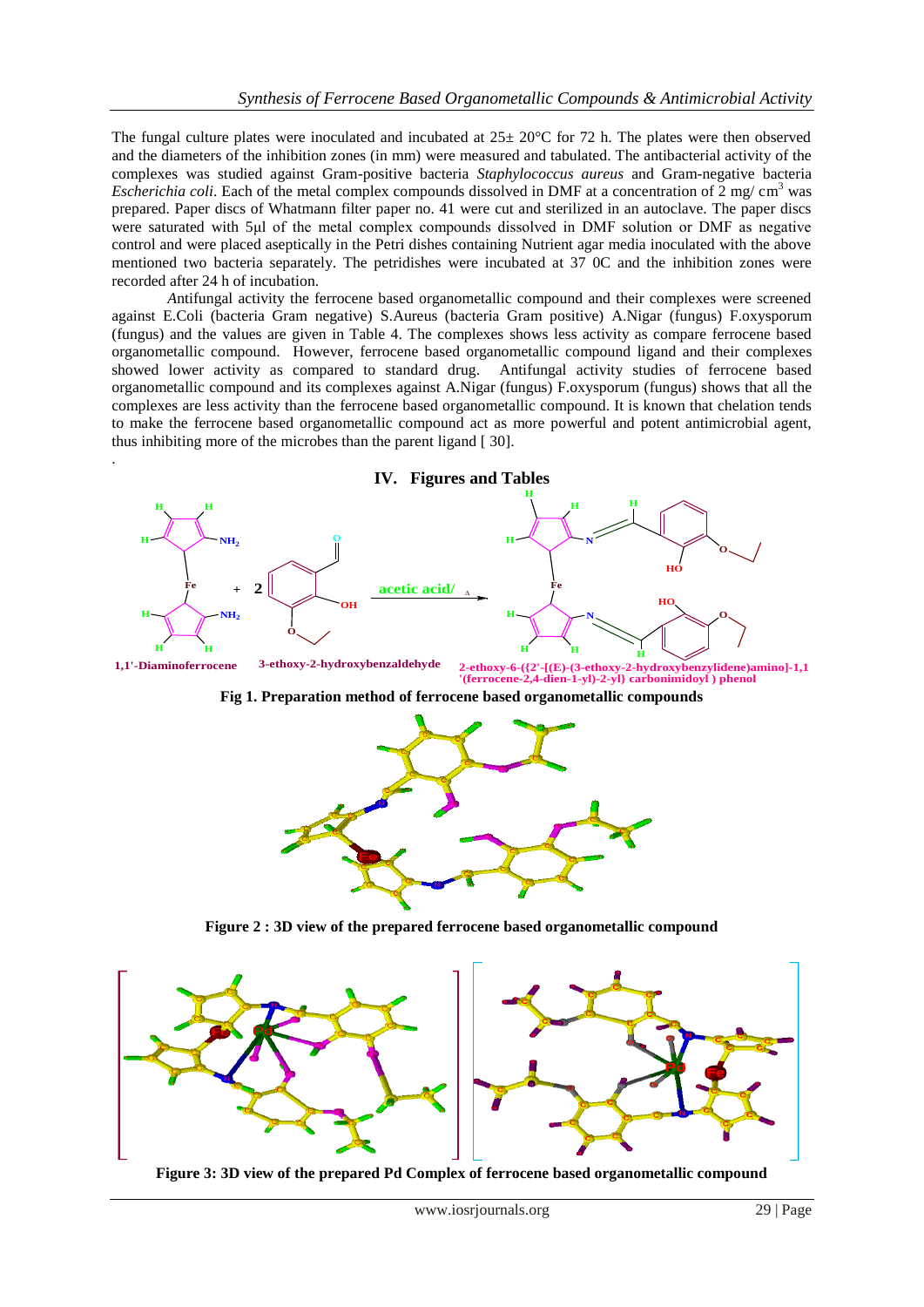*Synthesis of Ferrocene Based Organometallic Compounds & Antimicrobial Activity*

|                                                   | % vield | MP/DP <sup>o</sup> C | $C\%$   | $N\%$  | Fe%     | $M\%$   | BM.ueff |
|---------------------------------------------------|---------|----------------------|---------|--------|---------|---------|---------|
| $(C_{26}H_{24}N_2O_4Fe)$                          | 71%     | 235-238              | 64.84   | 5.78   | 11.53   |         |         |
|                                                   |         |                      | (64.52) | (5.58) | (11.25) |         |         |
| $[Mn(C_{26}H_{22}N_{2}O_{4}Fe).2H_{2}O]$          | 52%     | 199-201              | 56.04   | 5.03   | 10.02   | 9.86    | 5.45    |
|                                                   |         |                      | (55.78) | (4.81) | (9.83)  | (9.67)  |         |
| $[Co(C_{26}H_{22}N_2O_4Fe), 2H_2O]$               | 54%     | 192-194              | 55.64   | 4.99   | 9.95    | 10.05   | 4.49    |
|                                                   |         |                      | (55.39) | (4.71) | (9.74)  | (9.82)  |         |
| $[Ni(C_{26}H_{22}N_2O_4Fe), 2H_2O]$               | 52%     | 182-184              | 55.66   | 4.99   | 9.95    | 10.46   | 3.25    |
|                                                   |         |                      | (55.35) | (4.75) | (9.78)  | (10.22) |         |
| $[Cu(C_{26}H_{22}N_2O_4Fe)$ . 2H <sub>2</sub> O]  | 48%     | 188-190              | 55.18   | 4.95   | 9.87    | 11.23   | 1.85    |
|                                                   |         |                      | (54.93) | (4.70) | (9.63)  | (11.01) |         |
| $[Pd(C_{26}H_{22}N_{2}O_{4}Fe), 2H_{2}O]$         | 47%     | 177-179              | 51.3    | 4.61   | 9.17    | 17.48   |         |
|                                                   |         |                      | (51.07) | (4.38) | (8.95)  | (17.23) |         |
| [Pt( $C_{26}H_{22}N_2O_4Fe$ ). 2H <sub>2</sub> O] | 44%     | 172-174              | 44.78   | 4.02   | 8.01    | 27.97   |         |
|                                                   |         |                      | (44.53) | (3.83) | (7.84)  | (27.71) |         |

**Table .1: Analytical data and Physical Data ferrocene based organometallic compound and Its Complexes** 

| Schiff base /Complexes                            | $\mathfrak{v}$ C-OH | $vC=N$ | $\mathbb{C}$ -O | $vM-N$ | $vM-O$ | 2H <sub>2</sub> O |
|---------------------------------------------------|---------------------|--------|-----------------|--------|--------|-------------------|
| $(C_{26}H_{24}N_2O_4Fe)$                          | 3380                | 1690   | 1365            |        |        |                   |
| $[Mn(C_{26}H_{22}N_2O_4Fe).2H_2O]$                |                     | 1625   | 1322            | 559    | 417    | 3445.3538         |
| [Co( $C_{26}H_{22}N_2O_4Fe$ ). 2H <sub>2</sub> O] |                     | 1633   | 1318            | 568    | 435    | 3457, 3522        |
| [Ni( $C_{26}H_{22}N_2O_4Fe$ ). 2H <sub>2</sub> O] |                     | 1622   | 1328            | 572    | 427    | 3438, 3510        |
| [Cu( $C_{26}H_{22}N_2O_4Fe$ ). 2H <sub>2</sub> O] |                     | 1645   | 1333            | 560    | 445    | 3432, 3522        |
| [Pd( $C_{26}H_{22}N_2O_4Fe$ ). 2H <sub>2</sub> O] |                     | 1635   | 1325            | 557    | 439    | 3435, 3527        |
| $[Pt(C_{26}H_{22}N_2O_4Fe), 2H_2O]$               |                     | 1630   | 1331            | 563    | 412    | 3452, 3507        |
|                                                   |                     |        |                 |        |        |                   |

Table 2 : IR Spectral Data Of ferrocene based organometallic compound and Its Complexes in Cm<sup>-1</sup>

| complexes                                         | gп    | σ.<br>- | $\mathbf{g}_{\text{av}}$ | ີ    | Αп     | A      |
|---------------------------------------------------|-------|---------|--------------------------|------|--------|--------|
| [Co( $C_{26}H_{22}N_2O_4Fe$ ). 2H <sub>2</sub> O] | 2.289 | 2.059   | 125<br>ر د ۲۰۱           | 4.61 | 0.0137 | 0.0011 |
| [Cu( $C_{26}H_{22}N_2O_4Fe$ ), 2H <sub>2</sub> O] | 2.295 | 2.065   | 2.142                    | 4.47 | 0.0133 | 0.0014 |

**Table 3: Electron spin resonance spectral parameters**

| sample                                            | Inhibition zone diameter(mm/mg Sample) |                               |                  |                     |  |  |  |
|---------------------------------------------------|----------------------------------------|-------------------------------|------------------|---------------------|--|--|--|
|                                                   | $E.Coli$ (bact. $G-$ )                 | $S$ . Aureus (bact. $G_{+}$ ) | A.Nigar (fungus) | F.oxysporum(fungus) |  |  |  |
| Control: DMF                                      | 0.0                                    | 0.0                           | 0.0              | 0.0                 |  |  |  |
| Tetracycline Antibacterial Agent(Std)             |                                        |                               |                  |                     |  |  |  |
| Amphotericin B Antifungal agent                   |                                        |                               | 15               | 17                  |  |  |  |
| $(C_{26}H_{24}N_2O_4Fe)$                          | 24                                     | 27                            | 10               | 11                  |  |  |  |
| [Mn( $C_{26}H_{24}N_2O_4Fe$ ).2H <sub>2</sub> O]  | 15                                     | 14                            | 0.0              | 0.0                 |  |  |  |
| [Co( $C_{26}H_{24}N_2O_4Fe$ ).2H <sub>2</sub> O]  | 17                                     | 19                            | 0.0              | 0.0                 |  |  |  |
| [Ni( $C_{26}H_{24}N_2O_4Fe$ ). 2H <sub>2</sub> O] | 12                                     | 11                            | 0.0              | 0.0                 |  |  |  |
| [Cu( $C_{26}H_{24}N_2O_4Fe$ ). 2H <sub>2</sub> O] | 11                                     | 17                            | 0.0              | 0.0                 |  |  |  |
| [Pd( $C_{26}H_{24}N_2O_4Fe$ ).2H <sub>2</sub> O]  | 20                                     | 19                            | 05               | 06                  |  |  |  |
| $[Pt(C_{26}H_{24}N_2O_4Fe) . 2H_2O]$              | 22                                     | 21                            | 05               | 07                  |  |  |  |





Fig: 4. Mass **Spectral of ferrocene based organometallic compound** (  $C_{26}H_{24}N_2O_4Fe$ )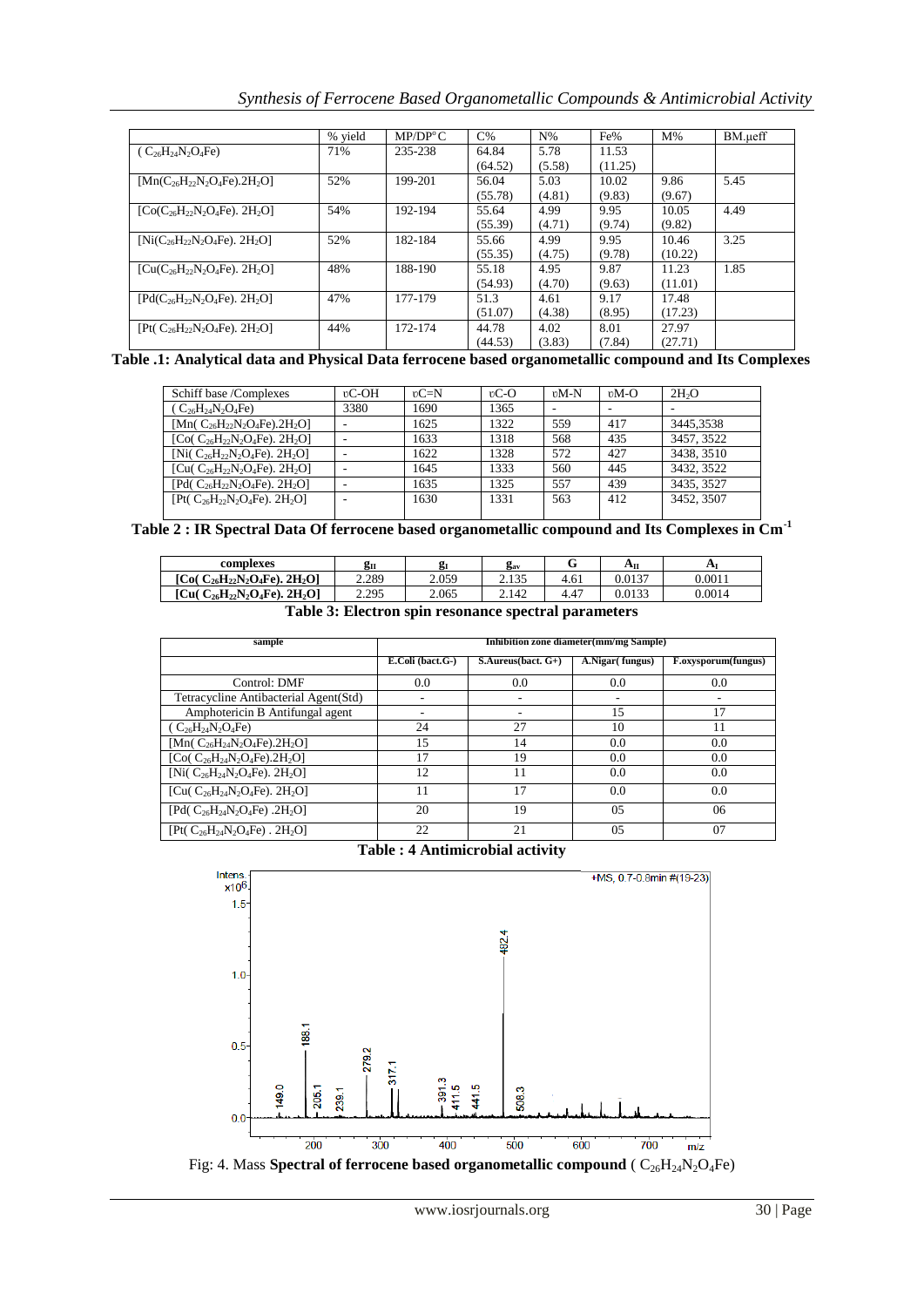

### **V. Conclusion:**

The ferrocene based organometallic compound and its metal complexes of Mn-acetate , Co- acetate , Ni- acetate ,Cu- acetate , PdCl<sub>2</sub> and PtCl<sub>2</sub> have been prepared and characterized on the basis elemental analysis, molar conductance, magnetic moment, infrared, electronic spectra, electron spin resonance, mass spectra and their microbial activity . The physical and analytical data show that the metal- ligand ratio of all complexes is 1:1. Complexes are non-electrolytes in nature, the ligand act as neutral and tetra coordinating through oxygen atoms of hydroxyl group , nitrogen atom of the azomethine group of 2-ethoxy-6-({2'-[(*E*)-(3-ethoxy-2 hydroxybenzylidene)amino]-1,1'(ferrocene-2,4-dien-1-yl)-2-yl} carbonimidoyl ) phenol. Complexes are octahedral geometry with coordination number six. The antimicrobial activity results indicate that, the metal complexes are less active as compared ferrocene based organometallic compound. We are proposed the following probable structure of the complex  $[M (C_{26}H_{22}N_2O_4Fe)$ . 2H<sub>2</sub>O].

#### **Acknowledgement:**

Authors are thankful TIFR, IPCA and C-MET for providing necessary instrumental research facilities. Authors are also thankful for providing cooperation, help and moral support of Mayuri, Vishant and Lalita.

#### **References:**

- [1] [D.Csokas,](http://www.sciencedirect.com/science/article/pii/S0022328X13007973) B. [Karolyi, S.Bosze, I.Szabo, G.Bati,](http://www.sciencedirect.com/science/article/pii/S0022328X13007973) L. [Drahos](http://www.sciencedirect.com/science/article/pii/S0022328X13007973) and A. [Csampai,](http://www.sciencedirect.com/science/article/pii/S0022328X13007973) 2,3-Dihydroimidazo[1,2-b]ferroceno[d]pyridazines and a 3,4-dihydro-2*H*-pyrimido[1,2-*b*]ferroceno[*d*]pyridazine: Synthesis, structure and *in vitro* antiproliferation activity on selected human cancer cell lines, J. of [Organometallic](http://www.sciencedirect.com/science/journal/0022328X) Chemistry, *[750](http://www.sciencedirect.com/science/journal/0022328X/750/supp/C)*, 2014, 41–48
- [2] M. [Jonek,](http://www.sciencedirect.com/science/article/pii/S0022328X13008073) A. [Makhloufi,](http://www.sciencedirect.com/science/article/pii/S0022328X13008073) W. [Frank](http://www.sciencedirect.com/science/article/pii/S0022328X13008073) and [C.Ganter,](http://www.sciencedirect.com/science/article/pii/S0022328X13008073) Synthesis and reactivity of (benz)imidazol-2-ylidenes with exocyclic *N*-acyl or *N*sulfonyl groups, Journal of [Organometallic](http://www.sciencedirect.com/science/journal/0022328X) Chemistry, *[750](http://www.sciencedirect.com/science/journal/0022328X/750/supp/C)*, 2014,140–149.
- [3] B. Sekhon, Inorganics/bioinorganics: Biological, medicinal and pharmaceutical uses, Journal of Pharmceutical Education and Research, *2( 1)*, 2011, 1-20.
- [4] C.Hartinger, Applications of Metals in Medicine and Healthcare, Platinum Metals Review, *52(2),* 2008,96.
- [5] C. Chitambar, Medical Applications and Toxicities of Gallium Compounds, Intrernational. J. Environment Research and Public Health, *7*, 2010, 2337-2361
- [6] [M. Patra](http://www.researchgate.net/researcher/14474955_Malay_Patra/) an[d G.Gasser](http://www.researchgate.net/researcher/44883762_Gilles_Gasser/) , Organometallic compounds: an opportunity for chemical biology, [ChemBioChem,](http://www.researchgate.net/journal/1439-7633_ChemBioChem) *13(9),*2012, 1232-52.
- [7] U.Dzhemilev, Metal Complex Catalysis in Organic and Organometallic Synthesis, Chemistry for Sustainable Development, *16*,2008, 621.632
- [8] H. Blaser, Adriano Indolese and Anita Schnyder Applied homogeneous catalysis by organometallic complexes, Current Science, *78(11)*, 2000, 1336-44
- [9] J.Loch and R. Crabtree, Rapid screening and combinatorial methods in homogeneous organometallic catalysis, Pure and Applied Chemistry, *73(1)*, 2001,119–128.
- [10] A.Gokcumen, G. Williams, D.Bregman, H.Pagano and E.Meggers, Organometallic Compounds with Biological Activity: A Very Selective and Highly Potent Cellular Inhibitor for Glycogen Synthase Kinase, ChemBioChem *7*, 2006,443 – 1450.
- [11] J.Bassett, R.Denney and G. Jeffery, Vogel's Textbook of Quantitative Inorganic Analysis, Longman: London, 5<sup>th</sup> Ed., 2008.
- [12] W.Geary, The use of conductivity measurements in organic solvents for the characterisation of coordination compounds, Coordination Chemistry Reviews, *7*, 1971, 81–122.
- [13] B. Kumar, V. Ravinder, G. Swamy and S.Swamy, Synthesis and characterization of iron(III), cobalt(II), nickel (II), copper(II), ruthenium(II, III), rhodium(III) and palladium(II) complexes with N-(2-carboxyphenyl)-and 2-amino-N-(2-carboxyphenyl) benzamides, Indian Journal of ChemistryA, *33*,1994, 136–142.
- [14] I.Asma, S.Amna, S.Mahmoud , A. Aref and F.Omar, Synthesis, Spectral and Thermal Studies on Cobalt(II),Copper(II), Nickel(II) and Zinc(II) Chelates with *p*tolylsalicylaldimine and Some Amino Acids, Synthetic Reactions in Inorg Met-Org Chem, *30(7)*,2000, 1373-92.
- [15] K. Shankar, R. Roshni, K. Saravankumar, P.Reddy and Y. Peng, Synthesis of tetraaza macrocyclic Pd(II) complexes; antibacterial and catalytic studies, Journal of the Indian Chemical Society, 86(2),2009, 153–161.
- [16] M. Nair and L. Sharma, Synthesis,spectral and thermal studies of Cu(II) complexes of azodyes derived from 2,3- dimethyl-1 phenyl-4-amino-5-pyrazolone, Journal of the Indian Chemical Society, 86(2),2009, 133–138.
- [17] V. Reddy, N. Patil and B. R. Patel, Synthesis and characterization of Co(II), Ni(II), and Cu(II) complexes with O,N and S donar ligands, Journal of Indian Council of Chemists, *23( 2),*2006*,* 1–12.